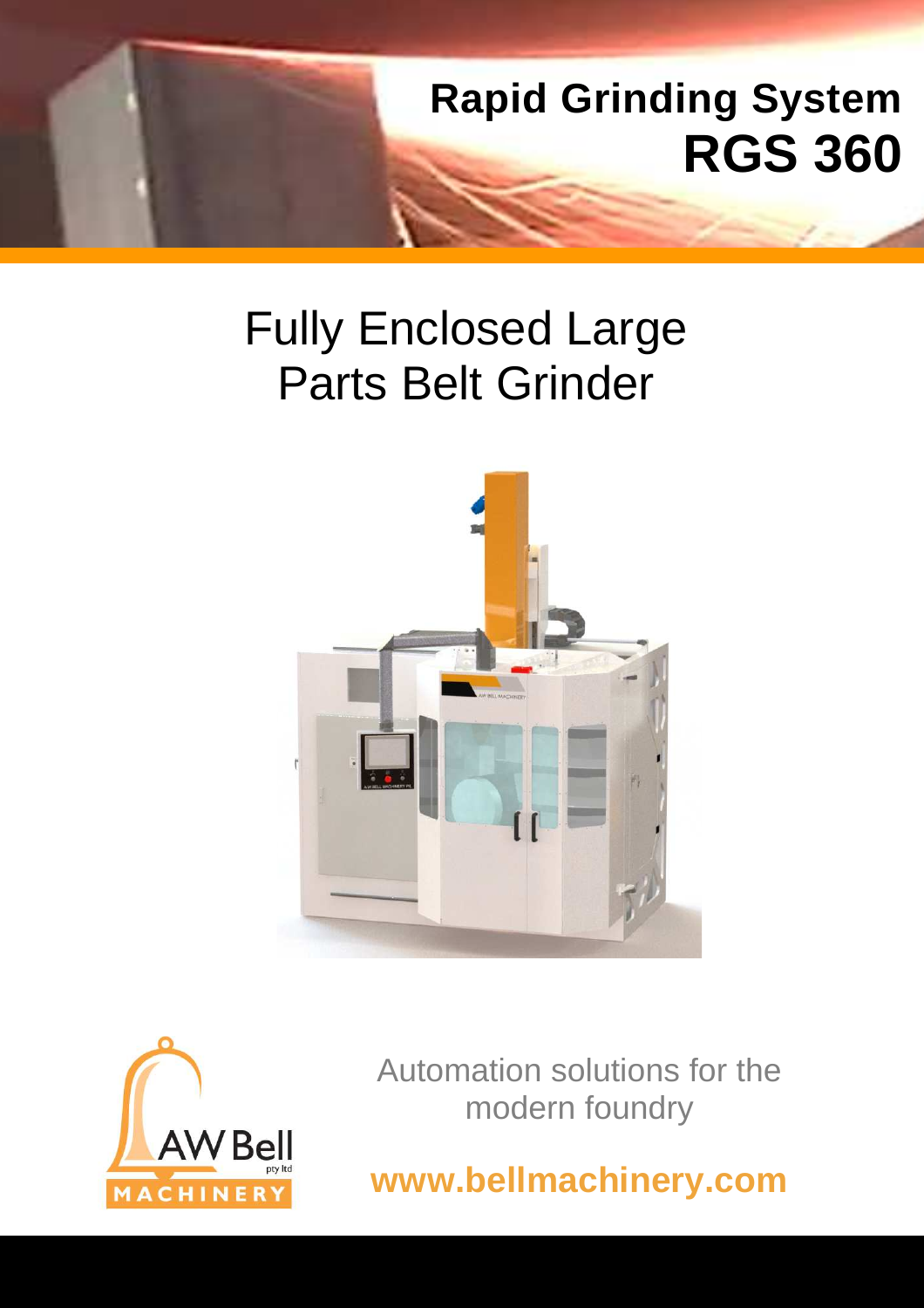## **OVERVIEW**

The RGS360 machine provides a safe, flexible, automated grinding machine suitable for larger and more complex parts. Designed as a fully automated system, the RGS360 combines a rotating table with reciprocating motion to selectively linish at pre-programmed positions within the work area. Multi axis servo control, belt tracking and the ability to change contact wheel size allow for accurate profile grinding and access to hard to reach gates at differing heights on the linishing plane. Simplified programming and teach functions coupled with ergonomically designed control panel, streamline initial part setup, whilst maintaining a high accuracy results.

# **MACHINE BENEFITS**

#### • **Safety**

Safety relays monitor doors and emergency stop devices to reliably shut the machine down at the first sign of a safety breach. Loading doors and guards are designed such that they inhibit operator ingress during a cycle, yet provide fast and easy access for part loading, cleaning and belt change.

#### • **Profile grinding**

Removing gates from curved surfaces manually is now a thing of the past. Servo axis control gives the RGS360 the added flexibility of autonomously grinding profiled shapes for more complex parts.

#### • **HMI Programming**

User friendly, step by step HMI programming allows the operator to individually program each part cycle and store it for future use. Subroutines allow easy navigation through complex program cycles.

#### • **Operator access**

The two-piece front loading door allows for maximum access to the loading zone. Key features are clear floor access right up to the loading zone and overhead access to the centre of the work table.

#### • **Large viewing windows**

Large viewing windows allow clear viewing of the grinding operation.

#### • **Interchangeable contact wheels**

A variety of wheel diameter and widths can be fitted to allow for the needs of diverse part geometries

#### • **Hydraulic drive**

Hydraulic belt drive delivers high power in a small package, enabling the entire belt assembly to move in two axes. Fast starting and stopping of this drive means the belt is stationary during loading and unloading operations

#### • **Compact Design**

 The RGS360 machine is built on a compact footprint and requires only three-phase power for operation. This allows trouble free installation and easy re-location should your layout need to change

## **SPECIFICATIONS**

|              |                               | <b>RGS360</b> |              |
|--------------|-------------------------------|---------------|--------------|
|              |                               | US            | Metric       |
| $\mathsf{A}$ | Drive Motor                   | 60 HP         | 45 kW        |
| B            | Belt width (Maximum)          | 8 in          | 200 mm       |
| $\mathsf{C}$ | Up/Down Movement              | 26 in         | 660.4 mm     |
| D            | Left/Right Movement           | 20 in         | 508 mm       |
| Е            | Fore/Aft Movement             | 20 in         | 508 mm       |
| F            | Table rotation                | $360^\circ$   | $360^\circ$  |
| G            | Table diameter                | 32 in         | 800 mm       |
| H            | Maximum part height           | 28 in         | 710 mm       |
| $\mathbf{I}$ | <b>Base Width</b>             | 81 in         | 2050 mm      |
| J            | <b>Base Depth</b>             | 67 in         | 1700 mm      |
| K            | <b>Base Height</b>            | 118 in        | 3000 mm      |
| L            | <b>Electrical Requirement</b> | 480V,3ph      | 380-415V,3ph |
| M            | Machine Weight (Approx.)      | 11000 lbs     | 5000 kg      |

# **www.bellmachinery.com**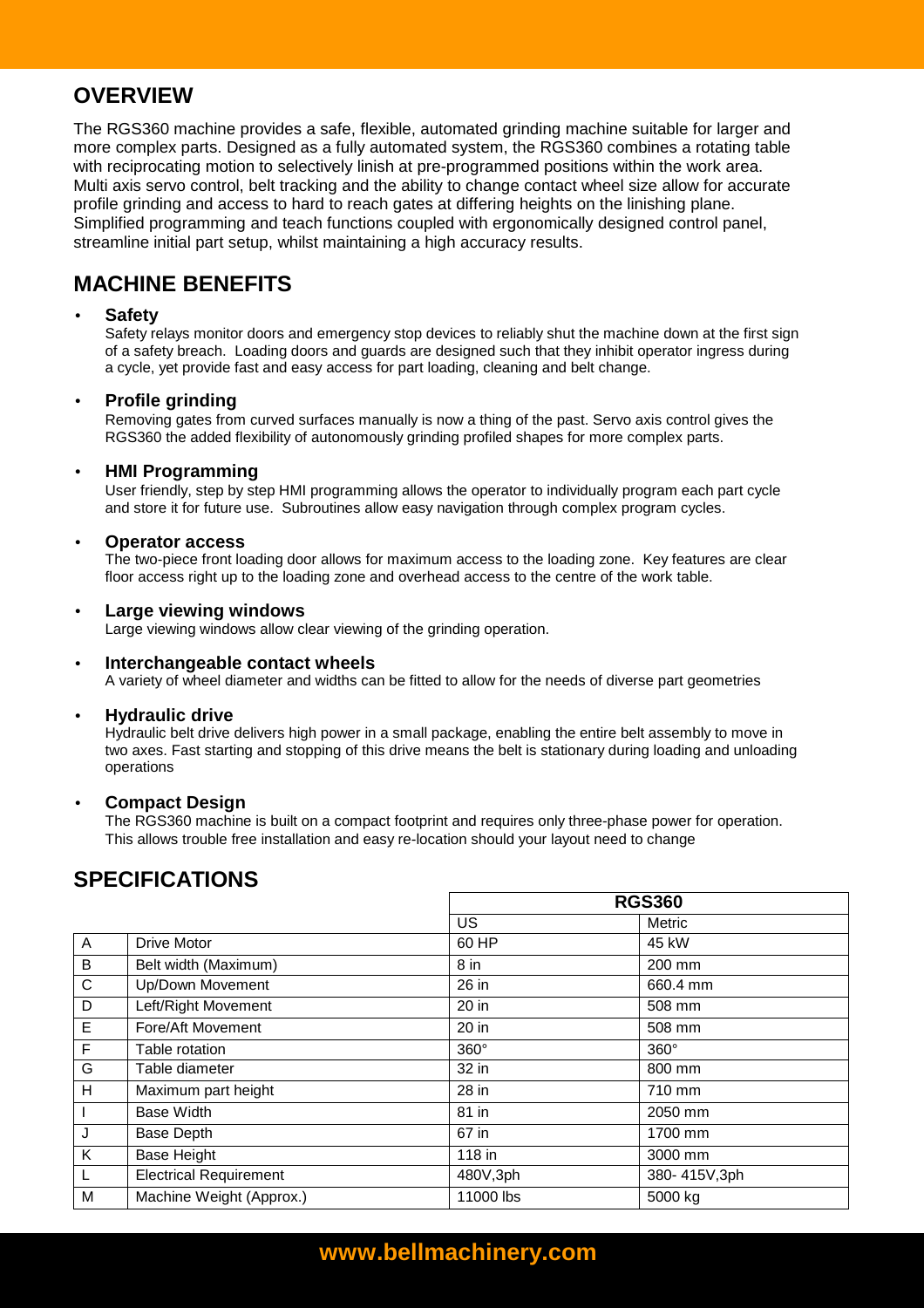# **OPTIONS**

## **Custom fifth axis design**

A fifth axis can be custom designed to fit onto the rotary table. This is particularly suited to parts with curved surfaces. Hydraulic or manual 4 jaw clamping or custom designed part fixtures with fixture sub-plates can also be integrated into the fifth axis as required.

## **Integrated Cut off Capability**

Cut and grind your parts all in a single set up with an additional cut off head attachment. This feature can be autonomously interchanged any number of times during a single programmed cycle, minimizing fixturing of parts between operations. Cut off head attachment available in 20" cut of wheel diameter.





## **Laser Part Measurement**

Adjust grind and cut height based on belt/wheel wear or part datum surfaces. Program machine to measure part prior to grinding/cutting to ensure correct grind/cut depth is achieved. This is particulary suited to large parts with higher dimensional variability.

#### **Custom part Envelope**

Larger parts? A W Bell Machinery can design based on your requirements.

## **ACCESSORIES**



## **Crane & Hoist**

An integrated jib crane with 2000mm reach (approx 1000mm from work table centre) enables easy loading of the work piece. The jib is mounted to the top of the machine, allowing reduced jib length and preventing a floor mounted crane from interfering with machine access.

## **Dust Collector**

Stand alone dust collector units with spark arrester can be supplied with all necessary ducting. These units can also be integrated into the control system of the machine to ensure operation while grinding and provide feedback on error codes.